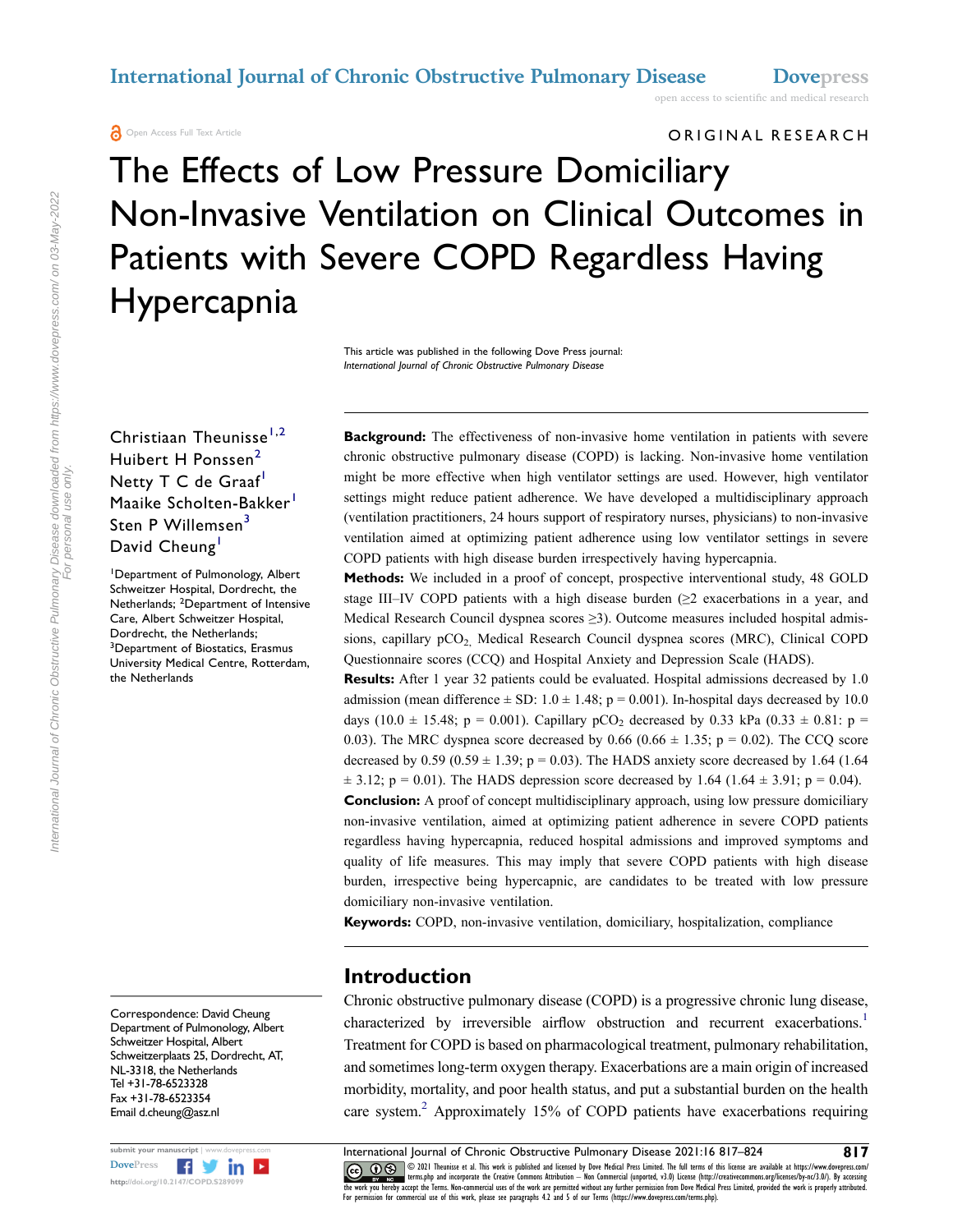<span id="page-1-0"></span>hospital admission per year.<sup>[3,](#page-6-2)4</sup> Reducing exacerbation frequency is therefore an important therapeutic target.

<span id="page-1-2"></span><span id="page-1-1"></span>Non-invasive ventilation (NIV) is a method of supplying ventilatory support via a mask and is successful in improving survival among patients with acute or acute-onchronic hypercapnic respiratory failure in hospital.<sup>5,6</sup> Evidence for domiciliary usage of NIV in non-acute COPD patients is more restricted despite a number of systematic reviews.<sup>7–10</sup> Using this NIV strategy, a randomized controlled trial by Köhnlein et al demonstrated a survival benefit in stable hypercapnic COPD patients after 1 year of NIV.<sup>11</sup> Therefore, domiciliary NIV is current a standard treatment for COPD patients with chronic hypercapnic respiratory failure and a considerable indication for home mechanical ventilation in Europe.<sup>12</sup>

<span id="page-1-4"></span><span id="page-1-3"></span>Nevertheless, it remains unidentified what the mechanism is how chronic NIV can lead to these improved outcomes. It has been postulated that reduction in hypercapnia is considered for the beneficial effects of NIV and causing improved survival of patients on chronic NIV. However, without a change in hypercapnia, a survival benefit has also been shown and studies showing a reduction in hypercapnia could not demonstrate an improvement in survival.<sup>13–15</sup> Therefore, chronic NIV might induce these positive results through several other mechanisms.

<span id="page-1-8"></span><span id="page-1-7"></span><span id="page-1-6"></span><span id="page-1-5"></span>Domiciliary NIV can be a difficult to tolerate treatment for many patients, and they might feel uncomfortable.<sup>16</sup> The most important parts determining the submission of the patient to NIV include patient's discomfort, mask leak and fit, the presence of side effects (conjunctivitis, nasal congestion, and sleep interruption), and symptoms (morn-ing headache, hypersomnolence, and dyspnea).<sup>[17](#page-7-1)</sup> Using high inspiratory positive airway pressure (IPAP) is suggested as the most familiar reason for treatment discordance.<sup>18</sup> This might reduce patient adherence to non-invasive ventilation. Therefore, we developed a multidisciplinary approach to non-invasive ventilation aimed at optimizing patient acceptance and adherence. Low pressures are used in order to ventilate patients as comfortable as possible. We used this approach in severe COPD patients irrespectively having hypercapnia and compared hospital admissions and quality of life measures before, versus 1 year after starting non-invasive home ventilation. The aim of the present study was to investigate, in a proof of concept, whether low pressure domiciliary non-invasive ventilation aimed at optimizing patient acceptance and adherence can improve quality of life and reduce hospitalization in severe COPD patients with high disease burden irrespectively being hypercapnic.

# **Methods**

### Subjects

Patients were recruited from an outpatient population from the Department of Pulmonology in the Albert Schweitzer Hospital Dordrecht in the Netherlands between January 2014 till January 2015. Patients have an indication for chronic NIV when they have COPD diagnosed according to the GOLD criteria stage III–IV ( $FEV_1 < 50\%$ ,  $FEV_1$ ) /FVC ratio  $\leq 70\%$ ), <sup>[19](#page-7-3)</sup> combined with a high disease burden ≥2 exacerbations in a year treated with corticosteroids or antibiotics, $19$  and high dyspnea symptoms using the Medical Research Council's (MRC) dyspnea scale  $(\geq 3)$ ,<sup>19,[20](#page-7-4)</sup> and in a stable clinical condition. Patients were excluded if they had abnormalities of the lung or thorax other than COPD. Additional exclusion criteria were previously initiated NIV, obstructive sleep apnea, severe heart failure (New York Heart Association stage IV), and malignant comorbidities. Patients with acute respiratory failure or COPD exacerbation within the last 6 weeks prior to enrolment were not included in the study.<sup>19</sup> The study protocol was approved by the Ethics Committee of the Albert Schweitzer Hospital, and the study was performed conforming to good clinical practice and the ethical standards as constituted by the Declaration of Helsinki. From all subjects, a written informed consent was obtained prior to the study.

#### <span id="page-1-9"></span>Design and Measurements

<span id="page-1-12"></span><span id="page-1-11"></span><span id="page-1-10"></span>The design was a proof of concept, prospective interventional study. Measurements (demographics, comorbidities, body mass index (BMI), medication, lung function, blood gasses, and ventilator settings) were carried out at baseline before NIV initiation, and during follow-up after 12 months of NIV treatment. Health-Related Quality of Life (HRQoL) measures were assessed at each visit. Dyspnea was assessed using the Medical Research Council's (MRC) 5 points dyspnea scale<sup>20</sup> and the COPD control status was measured with the 7 points Clinical COPD Questionnaire  $(CCQ)^{21}$  The Hospital Anxiety and Depression Scale (HADS) (≥8 point per domain) was conducted for screening of symptoms of anxiety and depression.[22](#page-7-6)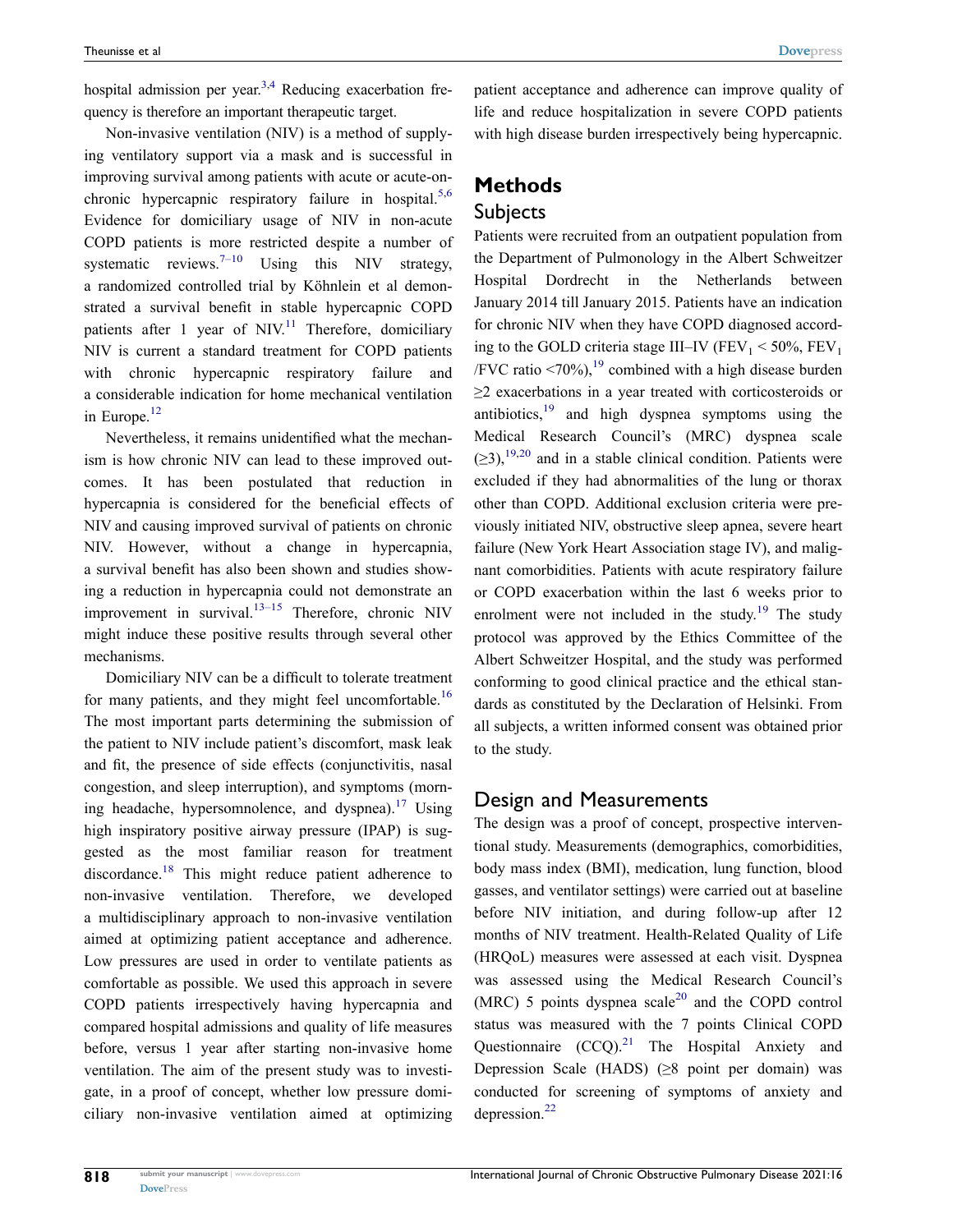### Lung Function

<span id="page-2-1"></span>Lung function parameters (Masterlab-Compact ® Labor, Jaeger, Hochberg, Germany) were carried out in accordance with international guidelines.<sup>24</sup> Capillary blood gas measurements were taken from the arterialized earlobe AVL Omni ® (Roche Diagnostics GmbH, Graz, Austria). Partial pressure of carbon dioxide ( $pCO<sub>2</sub>$ ), and bicarbonate concentration  $HCO_3^-$  were assessed. Pneumotachographic measurements were assessed (RSS 100 Research PneumoSeries, Hans Rudolph, Inc., Shawnee, KS, USA) using a flow sensor connected between the ventilatory mask and the exhalation port (Silentflow 2 ®, Weinmann, Hamburg, Germany) during NIV. Minute ventilation (MV) was defined as the product of tidal volume and respiratory rate (RR).

# Non-Invasive Ventilation

According to a standardized protocol, the patients were admitted by the same registered nurse on NIV. NIV was provided through a pressure cycled ventilator, administering Bi-level inspiratory and expiratory positive airway pressure (BiPAP), with a backup respiratory rate (BiPAP,  $9 \text{ VPAP}^{\text{TM}}$ S<sup>®</sup>, Resmed, San Diego, CA, USA). The efficacy of NIV during the night was monitored by the transcutaneous  $pCO<sub>2</sub>$ , and  $O_2$  saturation (TOSCA<sup>®</sup> 500, Linde Medical Sensors AG, Basel, Switzerland). Supplementary oxygen was administered through the ventilator. Patients were instructed using a commercially available nasal-mouth masks (Silentflow 2). Patients were instructed in non-invasive ventilation during a one-day visit in our clinic. Previously usage of home NIV was not allowed. Patients started on ST-mode, Bi-level positive airway pressure (BiPAP), with low pressures. Starting inspiratory positive airway pressure (IPAP) at 10 cm  $H<sub>2</sub>$ O and end expiratory positive airway pressure (EPAP) at 4 cm H2O. Pressure levels were gradually increased (maximum: EPAP 6 cm  $H_2O$  – IPAP 16 cm  $H_2O$ ). Patients were advised to sleep with the BiPAP device; the assist mode (ST) was combined with a back-up respiratory rate mode (13 breaths per minute) in case of apnea. At home patients were attended by nurses specialized in pulmonary diseases. In case of pulmonary problems, patients were allowed to make phone calls 7 x 24 hour to the hospital. During the interview, accurate information was achieved regarding the side effects of NIV therapy and ventilator usage characteristics. The patients can also apply to the hospital at any time when needed. The compliance of NIV usage was achieved using the readout of the SD card from the ventilator's software.

#### Subjective Preference

After one year NIV treatment, patients were given a questionnaire in Dutch that assessed their sleep quality and comfort with NIV. The two questions were as follows. 1) How is your sleep quality during treatment with NIV. The response is four points: worse, no difference, slightly better, much better. 2) How is your experience with NIV. The response is four points: negative, neutral, positive, very positive.<sup>[23](#page-7-8)</sup>

# Statistical Analyses

Statistical analysis was carried out using the IBM SPSS version 23 software (IBM Corporation, Armonk, NY, USA). Repeated measures analysis of variance was used to analyse the data. Effects that were significant on analysis of variance were analysed with Student´s t-tests. Differences within the groups were analysed with twotailed, paired t-tests, and differences between the groups were analysed with unpaired t-tests. The summary statistics were expressed as means  $\pm$  SD. Spearman tests were carried out to analyse the correlation between variables. A p-value of <0.05 was considered statistically significant. A significant improvement of sleep quality or patients' preference of NIV was defined if NIV was preferred by ≥50% of all treated patients. The minimal clinically relevant preference was estimated to be  $60\%$ <sup>[23](#page-7-8)</sup>

# <span id="page-2-0"></span>**Results**

In the study 48 patients were included, 32 patients were evaluated after 1 year [\(Table 1\)](#page-3-0).

- One patient underwent lung transplantation (confirmation that the lung transplant was donated voluntarily with written informed consent and that this was conducted in accordance with the Declaration of Istanbul).
- Nine patients died within 1 year (4 patients died due to COPD exacerbations, 3 patients died due to pneumonia, 1 patient died due to pneumothorax and post-operative complications, 1patient died of unknown cause).
- Six patients did not endure the ventilation after 6 weeks because of not being able to sleep with NIV, progressive dementia and mask problems.
- Thirteen patients were normocapnic (capillary  $pCO<sub>2</sub>$  $≤6.0$  kPa).
- The duration of COPD was 6.9 years (mean  $\pm$  SD:  $6.9 \pm 3.2$  years).

**819**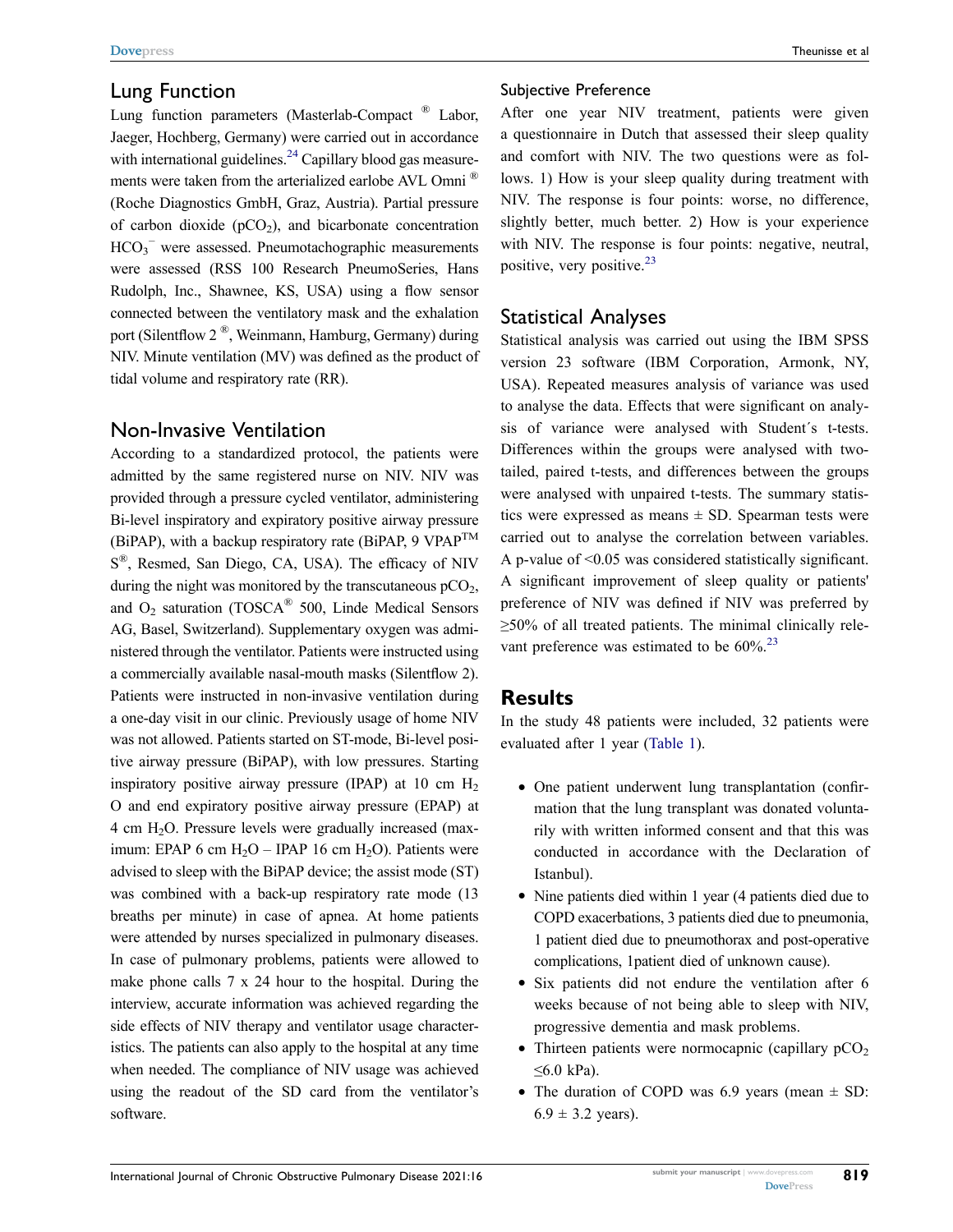| $N = 32$                                         | Mean (SD)   | Normocapnic N=13 | Hypercapnic $N = 19$ |  |
|--------------------------------------------------|-------------|------------------|----------------------|--|
| Age, years                                       | 61.6(9.7)   | 63(8.8)          | 60.6 (10.6)          |  |
| Male, %                                          | 56          | 54               | 58                   |  |
| Body-mass index, kg/m2                           | 25.7(5.7)   | 24.6(4.6)        | 26.5(6.6)            |  |
| Normocapnic, %<br>(capillary $pCO2 \le 6.0$ kPa) | 41          | 100              | 0                    |  |
| FEV <sub>1</sub> , liters                        | 0.95(0.47)  | 1.0(0.5)         | 0.9(0.4)             |  |
| $FEV1$ predicted, %                              | 31.8(11.5)  | 31.9(8.5)        | 31.7(13.5)           |  |
| FVC, liters                                      | 2.68(0.81)  | 2.9(0.9)         | 2.6(0.7)             |  |
| FVC predicted, %                                 | 72.8(19.1)  | 76.7 (19.1)      | 70.2 (19.9)          |  |
| $pCO2$ capillary, kPa                            | 6.8(1.5)    | 5.5(0.5)         | 7.8(1.2)             |  |
| $HCO3-$ capillary, mmol/l                        | 29.4(4.0)   | 26.4(2.3)        | 31.5(3.7)            |  |
| COPD history (years)                             | 6.9(3.2)    | 6.5(3.4)         | 7.2(3.1)             |  |
| Hospital admissions<br>(I year before NIV)       | 1.81(1.9)   | 1.00(1.4)        | 2.37(2.1)            |  |
| In hospital days<br>(I year before NIV)          | 17.97(21.4) | 9.15(14.2)       | 24.00 (23.7)         |  |

<span id="page-3-0"></span>**Table 1** Demographic and Clinical Characteristics of Patients at Baseline

**Note:** Data presented are mean (SD) unless otherwise stated.

difference  $\pm$  SD: 1.0  $\pm$  1.48; p = 0.001).

Abbreviations: FEV<sub>1</sub>, forced expiratory volume in 1 second; FVC, forced vital capacity; HCO<sub>3</sub><sup>-</sup>, capillary bicarbonate; pCO<sub>2</sub>, carbon dioxide pressure.

# Effects of NIV on Hospital Admissions, Capillary pCO<sub>2</sub> and Health-Related Quality of Life (HRQoL) Measures

Hospital admissions decreased by 1.0 admission (mean

In-hospital days decreased by 10.0 days  $(10.0 \pm 15.48)$ ;

kPa  $(0.33 \pm 0.81; p = 0.03)$ . The MRC dyspnea score decreased by 0.66 (0.66  $\pm$  1.35; p = 0.02). The CCQ score decreased by 0.59 (0.59  $\pm$  1.39; p = 0.03). The HADS anxiety score decreased by 1.64 (1.64  $\pm$  3.12; p = 0.01). The HADS depression score decreased by 1.64  $(1.64 \pm 3.91; p = 0.04)$  ([Table 2](#page-3-1)) [\(Figure 1\)](#page-4-0). Analyzing the group of 42 patients including the 10 patients who was

| $p = 0.001$ ) (Table 2). Capillary $pCO2$ decreased by 0.33 the gro |  |  |  |
|---------------------------------------------------------------------|--|--|--|
|                                                                     |  |  |  |

<span id="page-3-1"></span>

| <b>Table 2</b> Hospital Admissions, Symptoms Scores and pCO <sub>2</sub> Before and After 1 Year NIV |  |  |  |
|------------------------------------------------------------------------------------------------------|--|--|--|
|------------------------------------------------------------------------------------------------------|--|--|--|

| $N = 32$             | I Year Before, Mean (SD) | I Year After, Mean (SD) | Mean Difference (SD) | P-value |
|----------------------|--------------------------|-------------------------|----------------------|---------|
| Hospital admission   | 1.81(1.93)               | 0.81(1.23)              | 1.00(1.48)           | 0.001   |
| In hospital days     | 17.97(21.43)             | 7.97 (12.85)            | 10.00(15.48)         | 0.001   |
| MRC scores           | 4.18(0.70)               | 3.52(1.0)               | $0.66$ (1.35)        | 0.02    |
| CCQ scores           | 3.3(0.9)                 | 2.8(1.3)                | 0.59(1.39)           | 0.03    |
| <b>HADS</b> anxiety  | 7.2(3.8)                 | 5.6(4.25)               | 1.64(3.12)           | 0.01    |
| HADS depression      | 8.4(3.7)                 | 6.7(4.7)                | 1.64(3.91)           | 0.04    |
| Capillary $pCO2$ kPa | 6.8(1.5)                 | 6.5 $(1.2)$             | 0.33(0.81)           | 0.03    |

**Note:** Data presented are mean (SD) unless otherwise stated.

Abbreviations: CCQ, Clinical COPD Questionnaire scores; HADS, Hospital Anxiety and Depression Scale; MRC, Medical Research Council dyspnea scores; pCO<sub>2</sub> carbon dioxide pressure.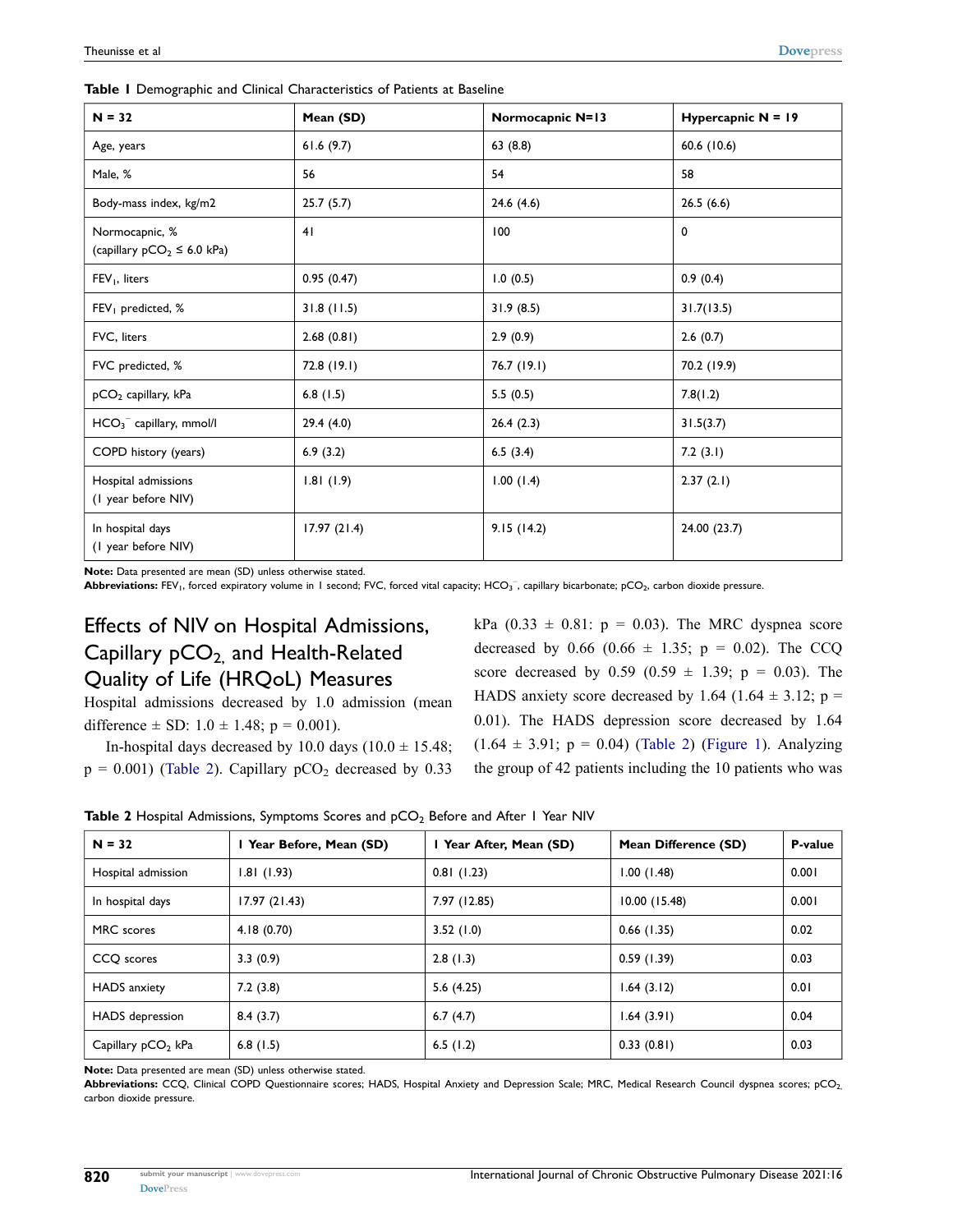<span id="page-4-0"></span>

**Figure 1** Mean MRC dyspnea score, CCQ score and HADS score at baseline and after 1 year NIV treatment.

#### Non-Invasive Ventilation

# <span id="page-4-1"></span>Differences in Response Between Normocapnic and Hypercapnic Group

| э                                                                                                                                                                                                                                                                                                                                                                                                                                                                                                                                                                                                                                                                                                                                                                                                                                                                               | 4,2 |     |                       |  |         |                       |                  |  |           |           |
|---------------------------------------------------------------------------------------------------------------------------------------------------------------------------------------------------------------------------------------------------------------------------------------------------------------------------------------------------------------------------------------------------------------------------------------------------------------------------------------------------------------------------------------------------------------------------------------------------------------------------------------------------------------------------------------------------------------------------------------------------------------------------------------------------------------------------------------------------------------------------------|-----|-----|-----------------------|--|---------|-----------------------|------------------|--|-----------|-----------|
| 4 -                                                                                                                                                                                                                                                                                                                                                                                                                                                                                                                                                                                                                                                                                                                                                                                                                                                                             |     | 3,4 |                       |  |         | 3,6                   | 2,8              |  |           |           |
| 3                                                                                                                                                                                                                                                                                                                                                                                                                                                                                                                                                                                                                                                                                                                                                                                                                                                                               |     |     |                       |  |         |                       |                  |  |           |           |
| $\overline{2}$<br>1                                                                                                                                                                                                                                                                                                                                                                                                                                                                                                                                                                                                                                                                                                                                                                                                                                                             |     |     |                       |  |         |                       |                  |  |           |           |
| 0                                                                                                                                                                                                                                                                                                                                                                                                                                                                                                                                                                                                                                                                                                                                                                                                                                                                               |     |     |                       |  |         |                       |                  |  |           |           |
|                                                                                                                                                                                                                                                                                                                                                                                                                                                                                                                                                                                                                                                                                                                                                                                                                                                                                 |     |     | Baseline (before NIV) |  |         |                       | After 1 year NIV |  |           |           |
| ■ CCQ Score ■ HADS anxiety ■ HADS depression<br><b>MRC Dyspnea Score</b>                                                                                                                                                                                                                                                                                                                                                                                                                                                                                                                                                                                                                                                                                                                                                                                                        |     |     |                       |  |         |                       |                  |  |           |           |
| Figure I Mean MRC dyspnea score, CCQ score and HADS score at baseline and<br>after I year NIV treatment.<br>Abbreviations: NIV, non-invasive ventilation; MRC, Medical Research Counci<br>CCQ, Clinical COPD Questionnaire; HADS, Hospital Anxiety Depression Scale.                                                                                                                                                                                                                                                                                                                                                                                                                                                                                                                                                                                                            |     |     |                       |  |         |                       |                  |  |           |           |
| transplanted or died during 1 year follow-up (mean follow                                                                                                                                                                                                                                                                                                                                                                                                                                                                                                                                                                                                                                                                                                                                                                                                                       |     |     |                       |  |         |                       |                  |  |           |           |
| up was $6.10 \pm 2.68$ months) and taking the interval o                                                                                                                                                                                                                                                                                                                                                                                                                                                                                                                                                                                                                                                                                                                                                                                                                        |     |     |                       |  |         |                       |                  |  |           |           |
| follow up into account, hospital admissions decreased sig-                                                                                                                                                                                                                                                                                                                                                                                                                                                                                                                                                                                                                                                                                                                                                                                                                      |     |     |                       |  |         |                       |                  |  |           |           |
| nificantly by 0.98 admission (0.98 $\pm$ 1.33; p = 0.001).                                                                                                                                                                                                                                                                                                                                                                                                                                                                                                                                                                                                                                                                                                                                                                                                                      |     |     |                       |  |         |                       |                  |  |           |           |
| Non-Invasive Ventilation<br>After 12 months, mean inspiratory positive airway pressure<br>(IPAP) was $14.9 \pm 2.8$ cm H <sub>2</sub> O, expiratory positive airway<br>pressure (EPAP) was $5.2 \pm 1.5$ cm H <sub>2</sub> O. After 12 months the<br>mean patient's compliance of using the ventilator was $6.5 \pm$<br>2.0 hours per night and at least 80% of the patients used NIV<br>for more than 5 hours per night. The compliance to the<br>ventilator did not differ between normocapnic patients and<br>hypercapnic patients ( $p = 0.50$ ) (Table 3).<br>Differences in Response Between<br>Normocapnic and Hypercapnic Group<br>There was before the NIV was started no statistically differ<br>ences between the normocapnic and hypercapnic group con-<br>cerning age, BMI, FEV <sub>1</sub> , FVC, MRC, CCQ, HADS anxiety<br>Table 3 NIV Usage, Type, and Setting |     |     |                       |  |         |                       |                  |  |           |           |
| $N = 32$                                                                                                                                                                                                                                                                                                                                                                                                                                                                                                                                                                                                                                                                                                                                                                                                                                                                        |     |     |                       |  |         |                       |                  |  |           | Mean (SD) |
| Predominant Use Night                                                                                                                                                                                                                                                                                                                                                                                                                                                                                                                                                                                                                                                                                                                                                                                                                                                           |     |     |                       |  | (hours) |                       |                  |  | 6.5(2.0)  |           |
| Humidification                                                                                                                                                                                                                                                                                                                                                                                                                                                                                                                                                                                                                                                                                                                                                                                                                                                                  |     |     |                       |  | ℅       |                       |                  |  | 80        |           |
| Type of mask (Oronasal)                                                                                                                                                                                                                                                                                                                                                                                                                                                                                                                                                                                                                                                                                                                                                                                                                                                         |     |     |                       |  | ℅       |                       |                  |  | 100       |           |
| <b>IPAP</b>                                                                                                                                                                                                                                                                                                                                                                                                                                                                                                                                                                                                                                                                                                                                                                                                                                                                     |     |     |                       |  |         | (cm H <sub>2</sub> O) |                  |  | 14.9(2.8) |           |
| EPAP                                                                                                                                                                                                                                                                                                                                                                                                                                                                                                                                                                                                                                                                                                                                                                                                                                                                            |     |     |                       |  |         | (cm $H_2O$ )          |                  |  | 5.2(1.5)  |           |
| Note: Data presented are mean (SD) unless otherwise stated.<br>Abbreviations: EPAP, expiratory positive airway pressure; IPAP, inspiratory posi<br>tive airway pressure; NIV, non-invasive ventilation.                                                                                                                                                                                                                                                                                                                                                                                                                                                                                                                                                                                                                                                                         |     |     |                       |  |         |                       |                  |  |           |           |

and HADS depression score, COPD history, hospital admission and in-hospital days ( $p > 0.10$ ) ([Table 1](#page-3-0)).

There was no statistical differences between the normocapnic group in comparison with the hypercapnic group in the change in hospital admissions  $(0.85 \pm 1.14$  and 1.11  $\pm$  1.70 decrease respectively,  $p = 0.64$ ), and in-hospital days  $(8.31 \pm 12.35 \text{ and } 11.16 \pm 17.53 \text{ decrease respectively})$ tively,  $p = 0.62$ ). Furthermore, there was no significant differences between the groups in change in symptoms scores. MRC dyspnea score  $(0.82 \pm 1.54$  and  $0.56 \pm 1.25$ decrease respectively,  $p = 0.63$ ), CCQ score  $(0.91 \pm 0.92)$ and  $0.38 \pm 1.61$  decrease respectively,  $p = 0.33$ ), HADS anxiety score  $(1.09 \pm 2.39 \text{ and } 2.0 \pm 3.54 \text{ decrease respectively})$ tively,  $p = 0.46$ ), and HADS depression score  $(2.18 \pm 2.79)$ and  $1.29 \pm 4.54$  decrease respectively,  $p = 0.57$ ).

# Correlations Between Change in Capillary  $pCO<sub>2</sub>$  and Change in Hospital Admission and Symptoms Scores

There was no significant correlation between delta capillary  $pCO<sub>2</sub>$  (before and after 1 year of treatment) and the decrease in hospital admissions (correlation coefficient 0.07,  $p = 0.70$ ). Furthermore, there was no significant correlation between delta capillary  $pC0<sub>2</sub>$  and the decrease in-hospital days (correlation coefficient  $0.03$  p = 0.88). Nor was there a significant correlation between delta capillary  $pCO<sub>2</sub>$  and change in MRC dyspnea score (correlation coefficient 0.08,  $p = 0.70$ ), CCQ score (correlation coefficient 0.04,  $p = 0.86$ ), HADS anxiety score (correlation coefficient 0.15,  $p = 0.44$ ), and HADS depression score (correlation coefficient 0.20,  $p = 0.30$ ).

# Sleep Quality

Within the study population of 32 patients, 27 patients (84%) have an improvement of their sleep quality NIV treatment. Only 5 patients (16%) did not have improvement in sleep quality after NIV treatment [\(Figure 2](#page-5-0)).

# Patient Preference

Within the study population of 32 patients, 28 patients (88%) were experienced positively about NIV treatment. Only 1 patient (3%) was negative about NIV treatment [\(Figure 3](#page-5-1)).

# **Discussion**

The present study showed that multidisciplinary approach using low pressure domiciliary non-invasive ventilation aimed at optimizing patient acceptance and adherence in

**821**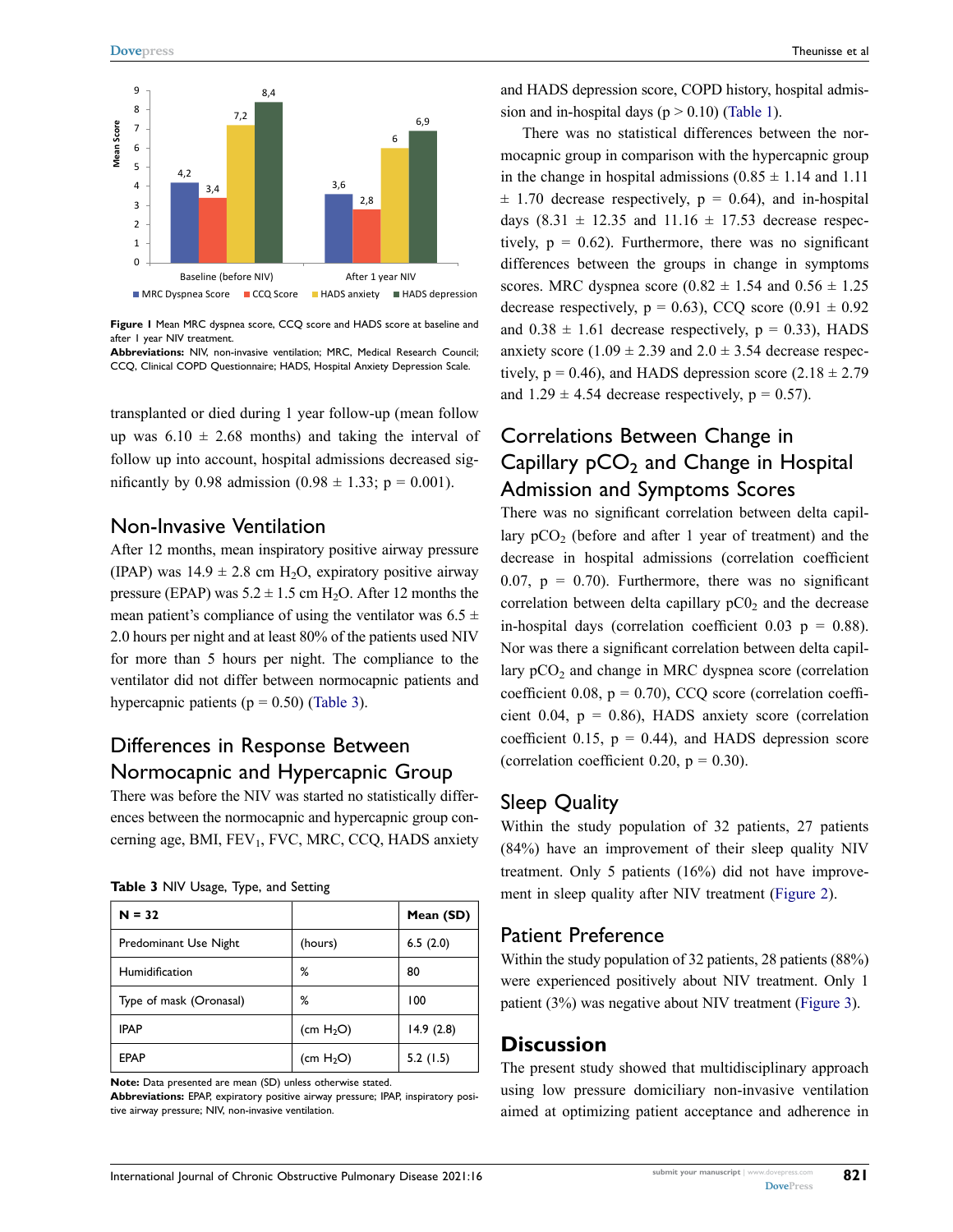<span id="page-5-0"></span>

**Figure 2** Sleep quality after one year of NIV (n=32). 31% of the patients showed some improvement in sleep quality, 53% did show a very clear improvement.

<span id="page-5-1"></span>

**Figure 3** NIV experience after one year (n=32). 65% experienced NIV as positive, 23% as very positive.

severe COPD patients (GOLD III and IV),<sup>[19](#page-7-3)</sup> regardless having hypercapnia, reduced the numbers of hospital admissions, in-hospital admission days, symptoms and quality of life measures in 1-year follow-up period. This suggests that NIV was improving symptoms and frequency of hospital admissions in a subgroup of patients irrespective of having hypercapnia and emphasizes the need to investigate further than  $pCO<sub>2</sub>$  when considering to treat COPD patients with chronic NIV.

<span id="page-5-6"></span><span id="page-5-3"></span><span id="page-5-2"></span>Patients with severe COPD (GOLD III and IV) are often also characterized by a very high disease burden.<sup>25</sup> These patients experience severe dyspnea, fear and loss of quality of life.[25](#page-7-9) Patients stay often in hospitals during exacerbations of their disease[.26](#page-7-10) This is to our knowledge, the first study in the effects of NIV in patients with severe COPD irrespective of having hypercapnia. This study confirmed the results from <span id="page-5-5"></span><span id="page-5-4"></span>Raveling et  $al^{27}$  that NIV might have their beneficial effects irrespective of the ability to improve  $pCO<sub>2</sub>$  and highlighted the need to look further than hypercapnia. Furthermore, our findings are compatible with recent studies in which long-term NIV are successful in reducing COPD exacerbations and COPD-related hospital readmissions in a group of COPD patients with frequent exacerbations.<sup>28[,29](#page-7-13)</sup> Our study emphasizes the study by Murphy et al that low pressure non-invasive ventilation can improve symptoms and reduction in hospital admissions[.30](#page-7-14) Like others, in our study group, there was no correlation between  $pCO<sub>2</sub>$  decline and reduction in hospital admissions or symptoms score.<sup>30</sup> In addition, this study emphasized that long-term NIV therapy is feasible at home in severe COPD patients with improving sleep quality and patients preference.<sup>31</sup>

<span id="page-5-8"></span><span id="page-5-7"></span>This study had a number of restrictions. First, not having a placebo-controlled design for this study is a potential draw back. Although the usage of a placebo group with sham device was considered since this procedure has been carried out previously in patients with obstructive sleep apnea using continuously positive airway pressure. However, the usage of a device through a face mask delivering zero pressure support could result in an increase in dynamic dead space, which could deteriorate respiratory failure in severe COPD patients. Furthermore, there was some doubt about the validity of blinding using sham device because both patients and investigators were able to classify the sham intervention, so limiting the rationale of this procedure. Second, not every patient experienced improvement by the treatment. Six from 48 patients did not endure the NIV therapy. However, this percentage is lower than the percentage failure in earlier studies.<sup>32</sup> The design of the study with a multidisciplinary approach might explain this difference. By instruction of the patients in non-invasive ventilation during a one-day visit in our clinic and by visiting the patients at home 24/7 might elucidate these positive results. Furthermore, the results of this study confirmed that outpatient control of long-term non-invasive ventilation is feasible in severe patients with COPD. $30$  Third, the average IPAP was 14.9 cm H2O was relatively low in the present study. In recent studies, some investigators underline the importance of high-intensity non-invasive ventilation using high inspiratory pressure. On the other hand, by using low intensity NIV we demonstrated that low pressure NIV still can improve the quality of life measures and decrease the numbers of hospital admissions. Fourth, the usage of capillary blood sampling as a substitute for arterial blood sampling might introduce a bias. Lower complication rates, lower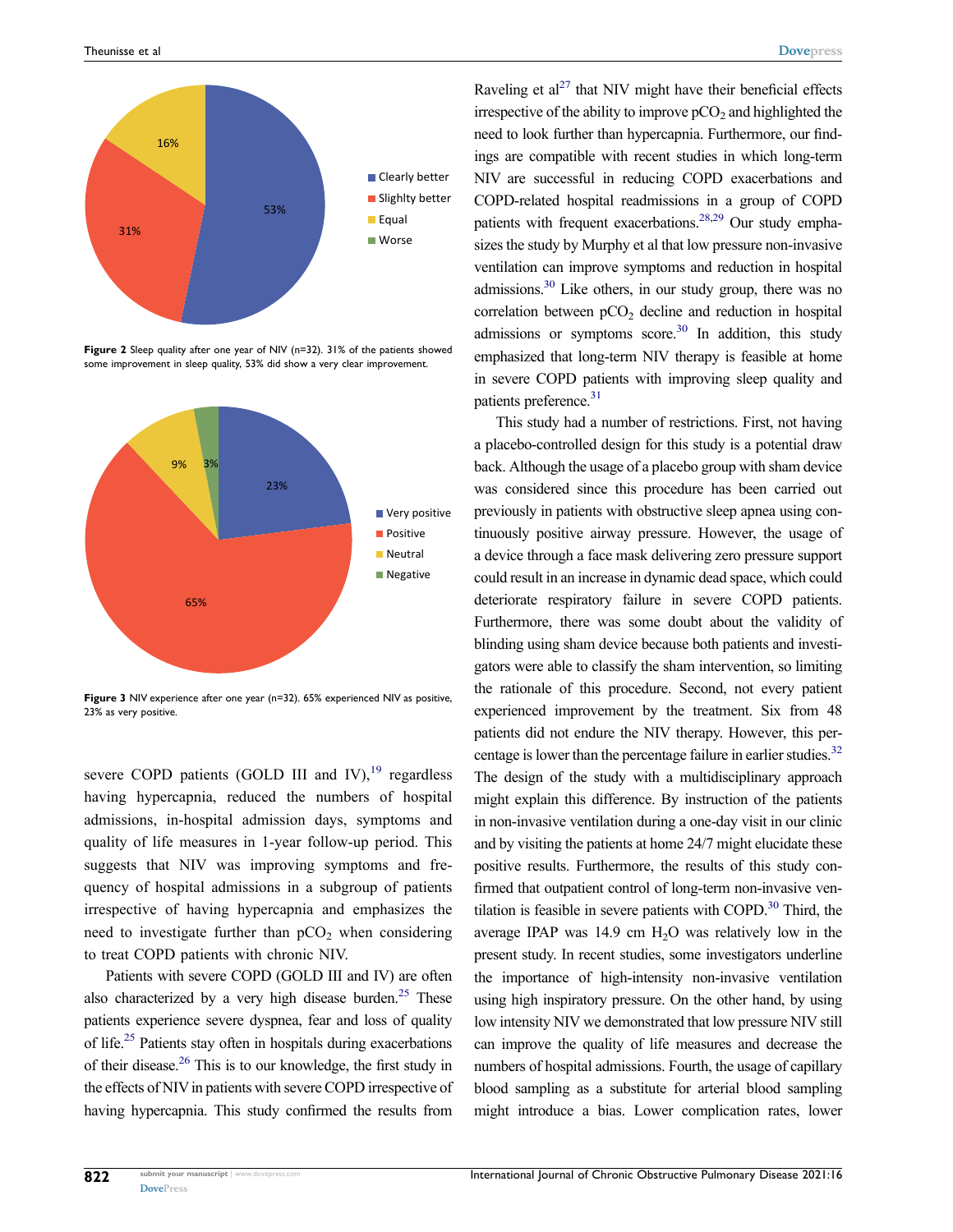<span id="page-6-10"></span>grade of invasiveness, higher grade of patient comfort and physician independence are arguments for the usage of capillary blood sampling. Capillary  $pCO<sub>2</sub>$  was significantly decreased by NIV in this study and since capillary  $pCO<sub>2</sub>$ , and HCO3− were accurate measurements in comparison with arterial sampling methods, $33$  capillary blood sampling can be useful in our study approach. Finally, since we could not retrieve the precise causes of death for all patients in our study, we could not identify between COPD and other causes of death. All these restrictions might have biased our results. However, since there was still a significant reduction in hospital admissions in the whole group with the 10 patients who was transplanted or died during the year of follow-up, we are convinced that these restrictions have not biased our results.

<span id="page-6-12"></span><span id="page-6-11"></span>An important finding of this study is that in stable COPD patients domiciliary low pressure NIV reduces the number of hospital admissions, symptoms and improves quality of life measures. Reducing symptoms, and prevention of exacerbations are thought to be essential in restricting COPD progression. A possible mechanism lowering the number of exacerbations is by improving the ventilation–perfusion (V/ Q) matching. Airflow redistribution into the lungs may change on NIV, thereby improving ventilation-perfusion matching.<sup>34</sup> De Backer et al demonstrated that NIV-treated patients who showed improvement in their blood gases, mass flow was redistributed toward areas with better perfusion.<sup>34</sup> The improvement in ventilation-perfusion matching was positively correlated with the anxiety domain of the Severe Respiratory Insufficiency Questionnaire and the 6-minute walking test.<sup>35</sup> Another mechanism of action could be mobilization of sputum. Positive end-expiratory pressure can improve mobilizing mucus,<sup>36</sup> reducing the risk of infections, which are thought to be an important origin of COPD exacerbations. Finally, a possible mechanism for the beneficial effects of NIV in COPD could be explained in changes in lung function, airway obstruction and/or hyperinflation. NIV is capable to decrease hyperinflation.<sup>36</sup> Diaz et al have demonstrated a decrease in residual volume and increase in intrinsic positive end-expiratory pressure with only short periods of NIV.<sup>[36](#page-7-20)</sup> Indeed, in nonhypercapnic patient with COPD and hyperinflation, NIV can improve both hyperinflation and exercise capacity.<sup>[37](#page-7-21)</sup>

#### <span id="page-6-14"></span><span id="page-6-13"></span>**Conclusion**

A proof of concept multidisciplinary approach using low pressure domiciliary non-invasive ventilation aimed at optimizing patient acceptance and adherence in severe COPD patients regardless having hypercapnia reduced hospital admissions, symptoms and improved a better quality of life. This may imply that severe COPD patients (GOLD III and IV), with high disease burden irrespective being hypercapnic, might be candidates to be treated by domiciliary low pressure NIV.

#### **Disclosure**

The authors report no conflicts of interest in this work.

#### **References**

- <span id="page-6-0"></span>1. Vestbo J, Hurd SS, Agusti AG, et al. Global strategy for the diagnosis, management, and prevention of chronic obstructive pulmonary disease: GOLD executive summary. *Am J Respir Crit Care Med*. [2013;](#page-0-3)187(4):347–365.
- <span id="page-6-1"></span>2. Seemungal T, Donaldson G, Paul E, Bestall J, Jeffries D, Wedzicha J. Effect of exacerbation on quality of life in patients with chronic obstructive pulmonary disease. *Am J Respir Crit Care Med*. [1998](#page-0-4);157(5 Pt 1):1418–1422.
- <span id="page-6-2"></span>3. Britton M. The burden of COPD in the U.K.: results from the Confronting COPD survey. *Respir Med*. [2003;](#page-1-0)97(Suppl):C:S71–S79.
- <span id="page-6-3"></span>4. Roberts CM, Lowe D, Bucknall CE, Ryland I, Kelly Y, Pearson MG. Clinical audit indicators of outcome following admission to hospital with acute exacerbation of chronic obstructive pulmonary disease. *Thorax*. [2002](#page-1-0);57(2):137–141.
- <span id="page-6-4"></span>5. National Institute for Clinical Excellence (NICE). Chronic obstructive pulmonary disease: national clinical guideline for management of chronic obstructive pulmonary disease in adults in primary and secondary care. *Thorax*. [2004;](#page-1-1)59(Suppl 1):1–232.
- <span id="page-6-5"></span>6. Ram FS, Picot J, Lightowler J, Wedzicha JA. Non-invasive positive pressure ventilation for treatment of respiratory failure due to exacerbations of chronic obstructive pulmonary disease. *Cochrane Database Syst Rev*. [2004](#page-1-1);(1):CD004104.
- <span id="page-6-6"></span>7. Struik FM, Lacasse Y, Goldstein RS, Kerstjens HA, Wijkstra PJ. Nocturnal noninvasive positive pressure ventilation in stable COPD: a systematic review and individual patient data meta-analysis. *Respir Med*. [2014](#page-1-2);108(2):329–337.
- 8. Struik FM, Lacasse Y, Goldstein R, Kerstjens HM, Wijkstra PJ. Nocturnal non-invasive positive pressure ventilation for stable chronic obstructive pulmonary disease. *Cochrane Database Syst Rev*. 2013;6:CD002878.
- 9. Shi JX, Xu J, Sun WK, Su X, Zhang Y, Shi Y. Effect of noninvasive, positive pressure ventilation on patients with severe, stable chronic obstructive pulmonary disease: a meta-analysis. *Chin Med J (Engl)*. 2013;126(1):140–146.
- 10. Chandra K, Blackhouse G, McCurdy B, et al. Cost-effectiveness of interventions for chronic obstructive pulmonary disease (COPD) using an Ontario policy model. *Ont Health Technol Assess Ser*. 2012;12(12):1–61.
- <span id="page-6-7"></span>11. Köhnlein T, Windisch W, Köhler D, et al. Non-invasive positive pressure ventilation for the treatment of severe stable chronic obstructive pulmonary disease: a prospective, multicentre, randomised, controlled clinical trial. *Lancet Respir Med*. [2014](#page-1-3);2(9):698–705.
- <span id="page-6-8"></span>12. Crimi C, Noto A, Princi P, et al. Domiciliary non-invasive ventilation in COPD: an international survey of indications and practices. *COPD*. [2016;](#page-1-4)13(4):483–490.
- <span id="page-6-9"></span>13. Windisch W, Storre JH, Köhnlein T. Nocturnal non-invasive positive pressure ventilation for COPD. *Expert Rev Respir Med*. [2015](#page-1-5);9(3):295–308.
- 14. McEvoy RD, Pierce RJ, Hillman D, et al. Nocturnal non-invasive nasal ventilation in stable hypercapnic COPD: a randomised controlled trial. *Thorax*. 2009;64(7):561–566.
- 15. Struik FM, Sprooten RT, Kerstjens HA, et al. Nocturnal non-invasive ventilation in COPD patients with prolonged hypercapnia after ventilatory support for acute respiratory failure: a randomised, controlled, parallel-group study. *Thorax*. 2014;69(9):826–834.